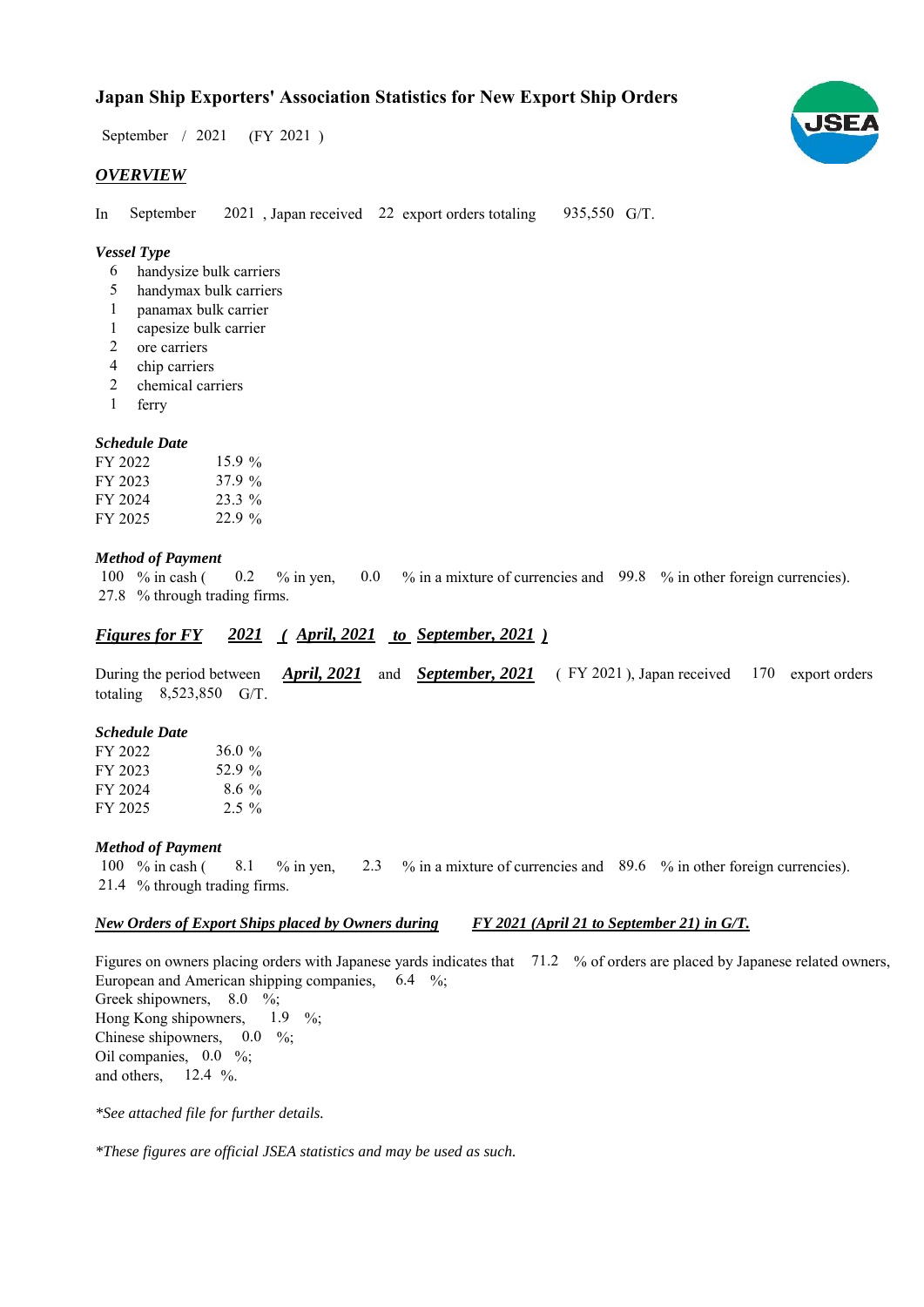#### New Export Orders Placed in September 2021 (FY 2021) Based on Fiscal Year

JSEA (October 2021)<br>
Jan 21 to Sept 21 No. G/T No. G/T No. G/T No. G/T No. G/T No. G/T No. G/T No. G/T General Cargos ( 52 2,765,090 10 1,274,200 15 408,300 2 90,150 2 234,000 0 0 29 2,006,650 56 3,279,140 Bulk Carriers 95 4,469,700 35 1,846,400 37 1,520,400 15 683,000 22 819,900 19 900,300 128 5,770,000 168 7,620,500 Tankers | 29 1,711,500 3 319,650 3 180,200 1 50,400 3 161,700 2 25,950 12 737,900 23 1,302,800 Combined Carriers 0 0 0 0 0 0 0 0 0 0 0 0 0 0 0 0 Others 1 1,030 0 0 0 0 0 0 0 0 1 9,300 1 9,300 1 9,300 Total 177 8,947,320 48 3,440,250 55 2,108,900 18 823,550 27 1,215,600 22 935,550 170 8,523,850 248 12,211,740 FY 2021 / FY2020 (%) \* 112.2 654.5 616.3 175.3 209.8 99.6 298.4 \*\* 250.8 In CGT 4,056,700 1,366,015 1,050,584 370,515 562,783 419,718 3,769,615 5,469,562 Apr 21 to May 21 June 2021 July 2021 Description Apr 20 to Mar 21 August 2021 September 2021 Apr 21 to Sept 21 Jan 21 to Sept 21

*Figures for shipbuilding orders of 500 G/T and over for export as steel vessels placed with JSEA members are covered.*

\*FY 2020/FY2019

\*\*Calendar Year 2021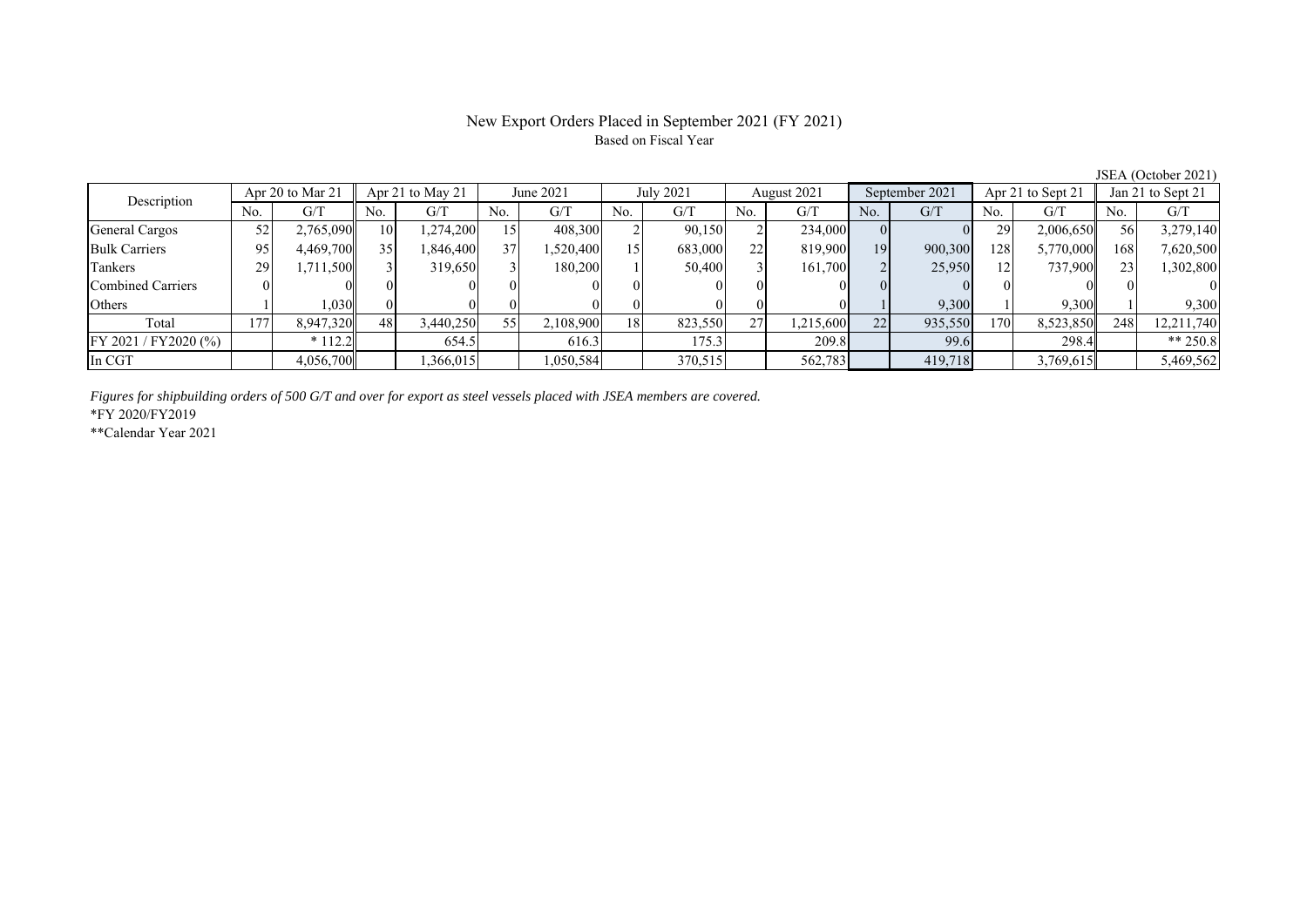#### Export Ships Delivered in September 2021 (FY 2021) Based on Fiscal Year

No. G/T No. G/T No. G/T No. G/T No. G/T No. G/T No. G/T No. G/T General Cargos ( 27 1,000,548 6 285,684 2 142,100 3 154,271 1 116,295 3 209,888 15 908,238 32 1,622,423 Bulk Carriers 175 7,458,729 20 812,101 16 528,207 11 501,667 12 350,486 9 383,436 68 2,575,897 112 4,317,177 Tankers | 33 1,702,736 4 207,290 4 285,311 1 60,121 6 573,015 3 351,100 18 1,476,837 27 2,128,704 Combined Carriers 0 0 0 0 0 0 0 0 0 0 0 0 0 0 0 0 Others ( 0 0 0 1 1,238 0 0 0 0 0 0 0 0 0 1 1,238 1 1,238 Total 235 10,162,013 31 1,306,313 22 955,618 15 716,059 19 1,039,796 15 944,424 102 4,962,210 172 8,069,542 FY 2020 / FY2019 (%) | \* 68.9 | 74.0 | 52.4 | 158.3 | 199.6 | 136.2 | 94.4 | \*\* 85.5 In CGT 4,648,304| 608,042| | 447,292| | 321,337| 428,798| | 383,271| | 2,188,740| | 3,623,142 Apr 20 to Mar 21 Apr 21 to May 21 June 2021 July 2021 August 2021 September 2021 Apr 21 to Sept 21 Jan 21 to Sept 21 Description

*Deliveries of new shipbuilding orders of 500 G/T and over for export as steel vessels placed with JSEA members are covered.*

\*FY 2020/FY2019

\*\*Calendar Year 2021

JSEA (October 2021)